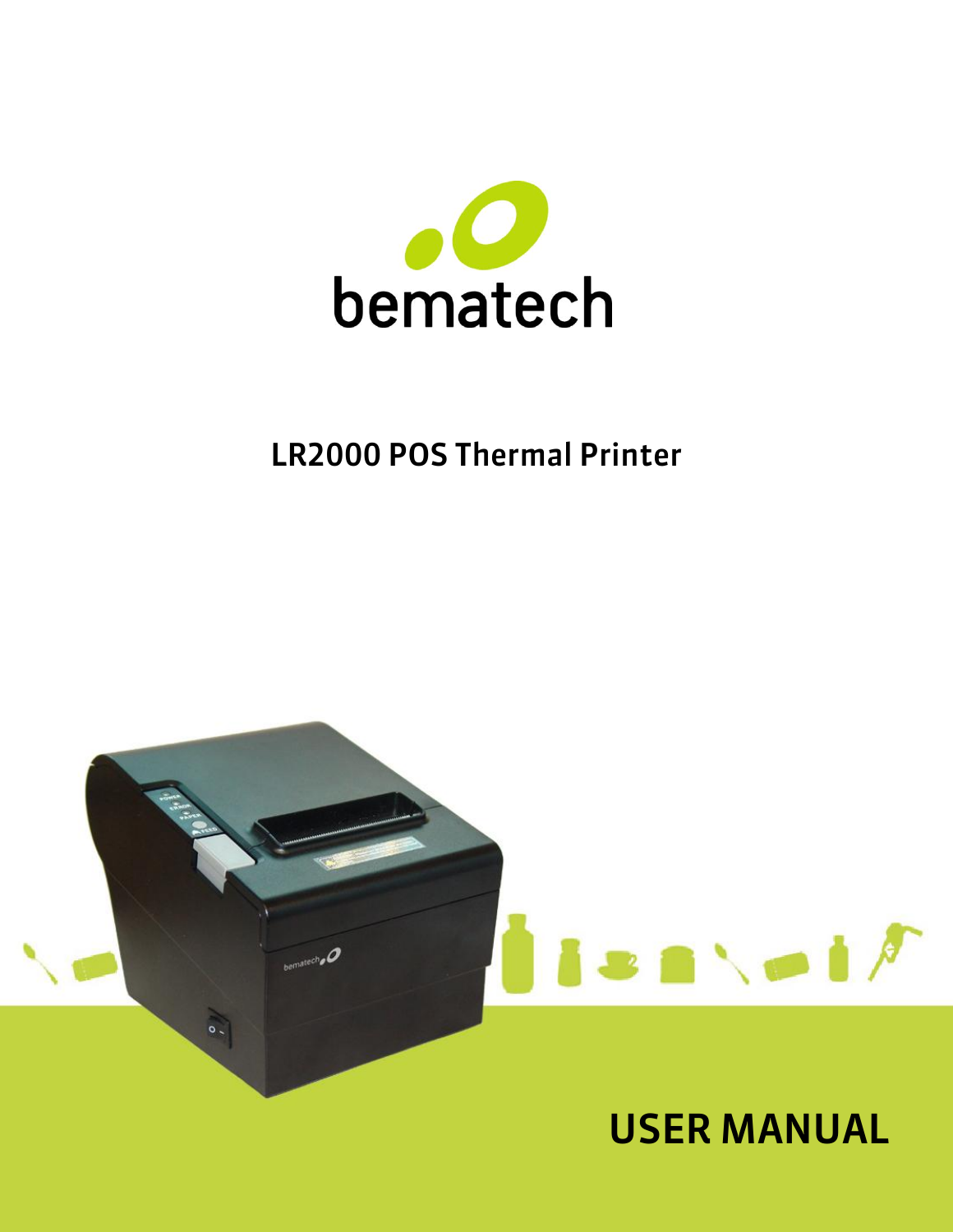# **Table of Contents**

| 1            |                                        |  |  |
|--------------|----------------------------------------|--|--|
|              | 1.1<br>1.2                             |  |  |
| $\mathbf{2}$ |                                        |  |  |
|              | 2.1<br>2.2                             |  |  |
| 3            |                                        |  |  |
|              | 3.1<br>3.2<br>3.3<br>3.4<br>3.5<br>3.6 |  |  |
| 4            |                                        |  |  |
|              | 4.1<br>4.2<br>4.3<br>4.4<br>4.5        |  |  |
| 5            |                                        |  |  |
| 6            | 20                                     |  |  |
| 7            | 22                                     |  |  |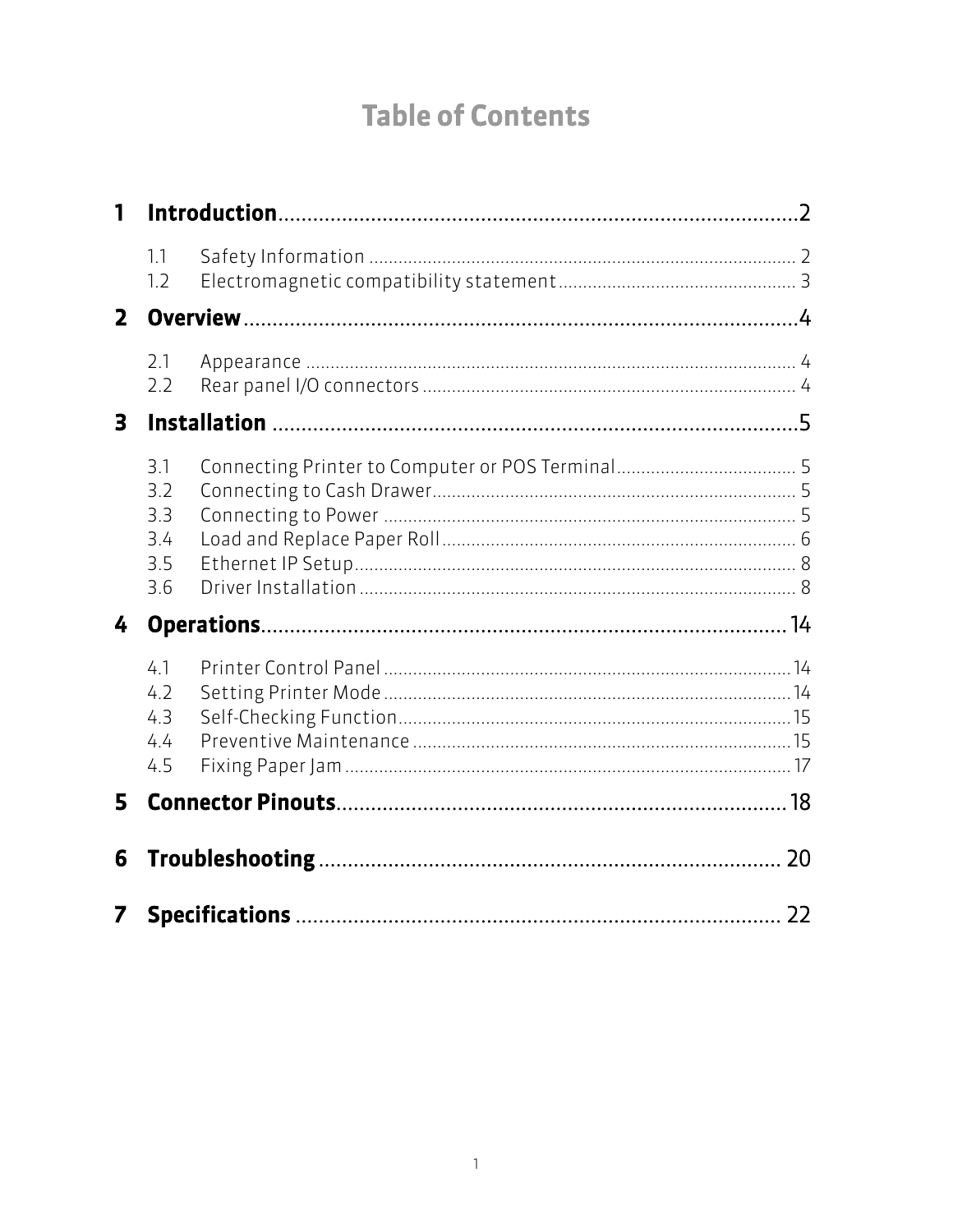## <span id="page-2-0"></span>1 Introduction

Thank you for purchasing the LR2000 POS printer. Bematech is committed to continuously improve product quality and provide better after-sales service. In order to take full advantage of our devices, we strongly recommend that you take the time to read this manual before diving into software solution.

Note: Information in this manual may change without prior notice.

### <span id="page-2-1"></span>1.1 Safety Information

- Before plug in the product, please make sure the power you provide meets the power requirements (such as voltage, frequency); Make sure the ground terminal of the power outlet is working properly.
- To avoid electric shocks, disconnect the power cord from the electrical outlet before relocating the system.
- Lightning may damage this product. During lightning storms, unplug the interface cable, power cable and any other connections.
- Turn off power before connecting any devices (except USB devices and Ethernet) to the printer.
- Do not attempt to open the chassis. You may be hurt by electric shock. For service, call your place of purchase.
- Do not spill liquid on the printer. Do not place any objects into the ventilation holes of this product. It may cause short-circuit of the internal components and cause a fire or electric shock.
- After the printer is stored below temperature of 10 °C, please place it in room temperature (10-35 ° C) in the original packing for at least two hours to allow the printer to restore to room temperature before operation. This is to avoid condensation that might cause electrical damage.
- Keep the printer clean, dry, and away from dust, moisture and direct sunlight.
- Do not use harsh chemicals or strong cleaning solvents to clean the printer. Wipe it clean with a soft terry cloth applied with a mild solution
- Do not share the same power outlet with high-power electrical appliances; keep distance from high level magnetic interference.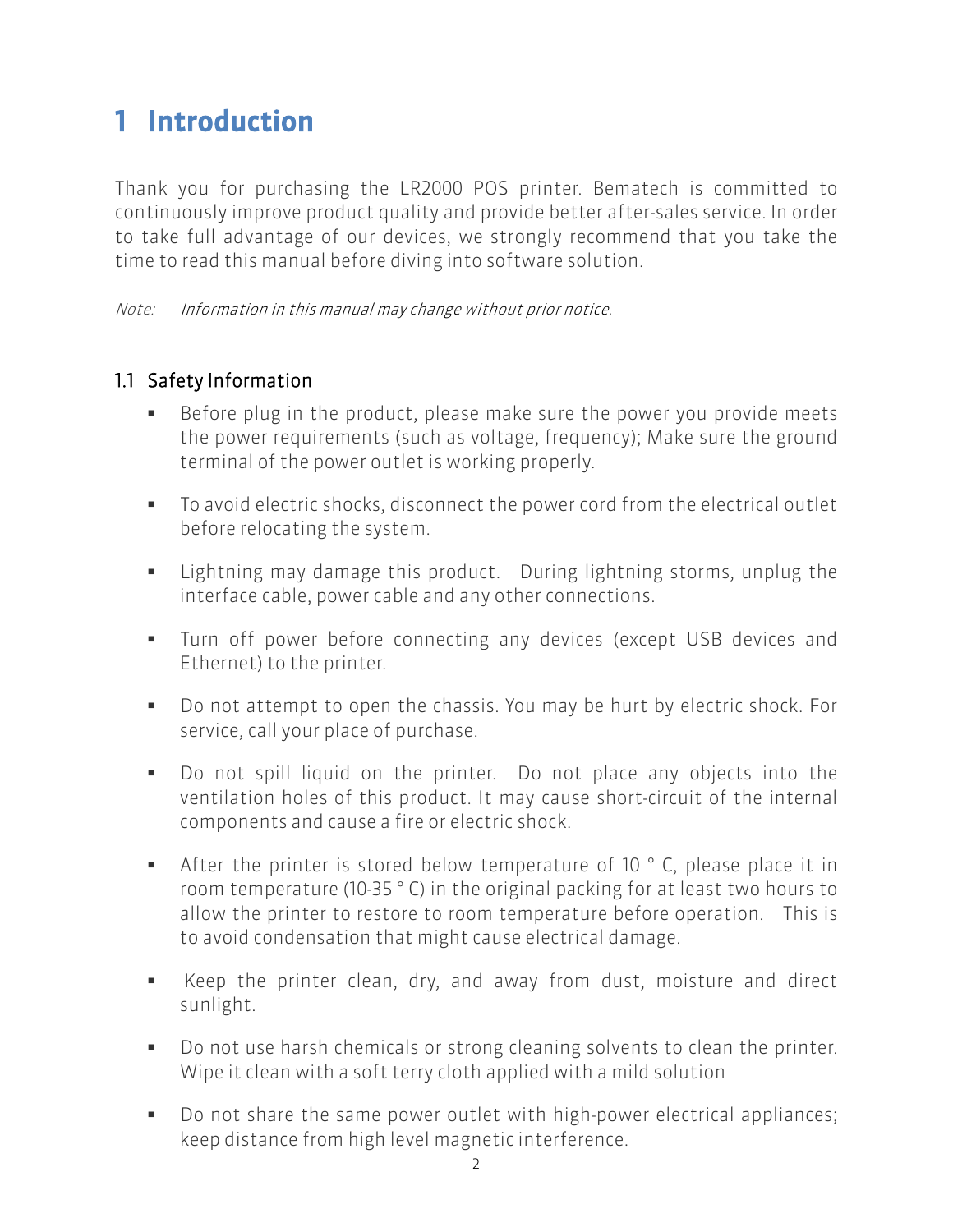

### The thermal head is a hot surface. Do not touch.

#### When the following occurs:

- Liquid gets inside the POS printer;
- Accidental physical damage;
- The power cord or plug is damaged;
- **POS printer produces a burning smell;**

Immediately disconnect the power supply, unplug the power cord, and contact a qualified service technician.

### <span id="page-3-0"></span>1.2 Electromagnetic compatibility statement

## FCC NOTICE

This device complies with Part 15 of FCC Rules. Operations are subject to the following two conditions: (1) this device may not cause harmful interference, and (2) this device must accept any interference received, including interference that may cause undesired operation.

### EUROPEAN COMMUNITY (CE) MARK OF CONFORMITY

This product is in conformity with the protection requirements of EU Council Directive 89/336/EEC on the approximation of the laws of the Member States relating to electromagnetic compatibility. Logic Controls cannot accept responsibility for any failure to satisfy the protection requirements resulting from a non-recommended modification of the product. This product has been tested and found to comply with the limits for Class A Information Technology Equipment according to CISPR 22 / European Standard EN 55022. The limits for Class A equipment were derived for commercial and industrial environments to provide reasonable protection against interference with licensed communication equipment.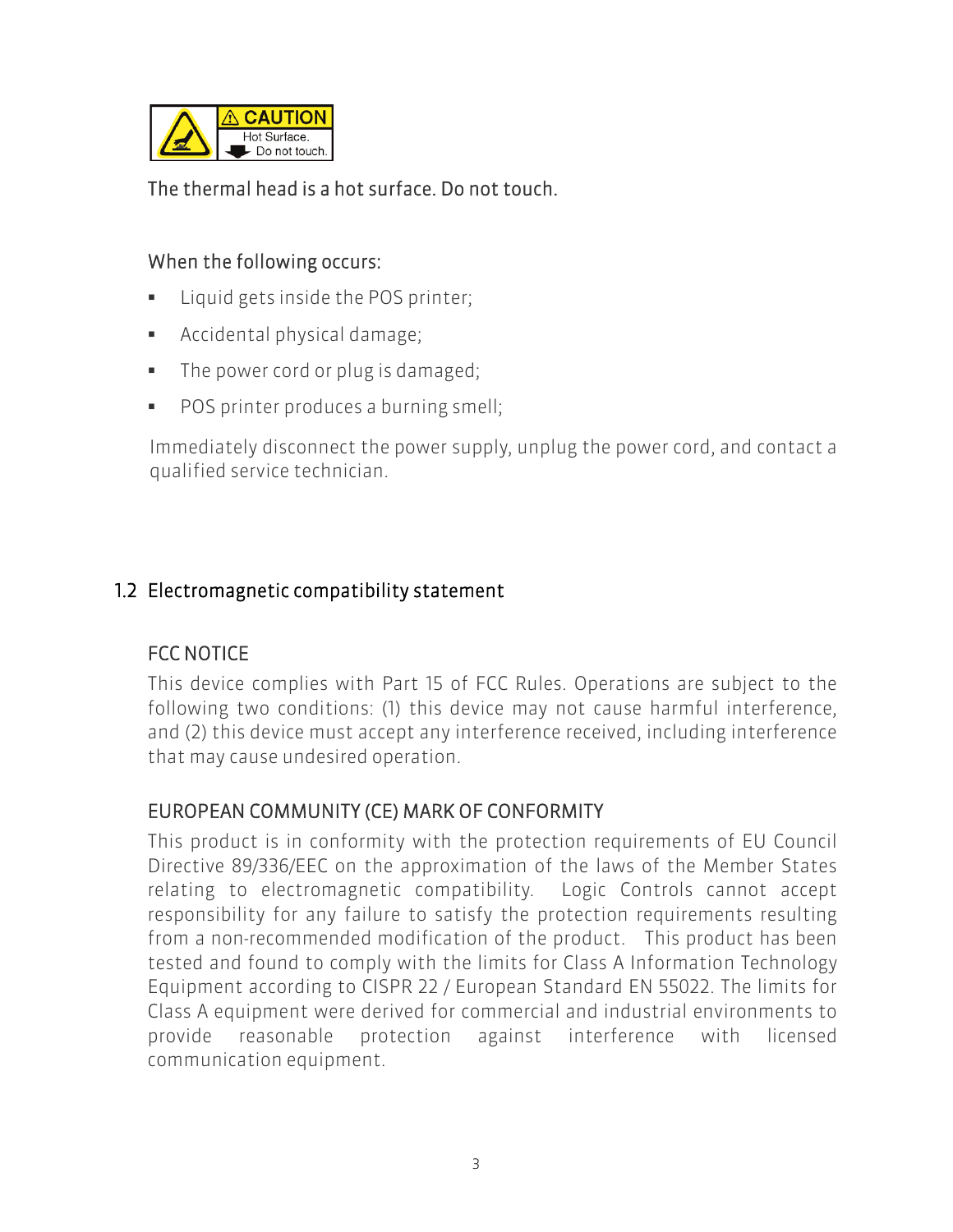# <span id="page-4-0"></span>2 Overview

The LR2000 is a fast high quality POS printer using thermal technology for printing. It is compatible with most point-of-sale systems on the market. The printer can be used with computer peripheral systems, ECR and POS systems. The LR2000 was designed to facilitate simple and efficient operations.

### <span id="page-4-1"></span>2.1 Appearance



### <span id="page-4-2"></span>2.2 Rear panel I/O connectors

At the rear panel of the LR2000 is a row of external I/O device connectors detailed as follows:

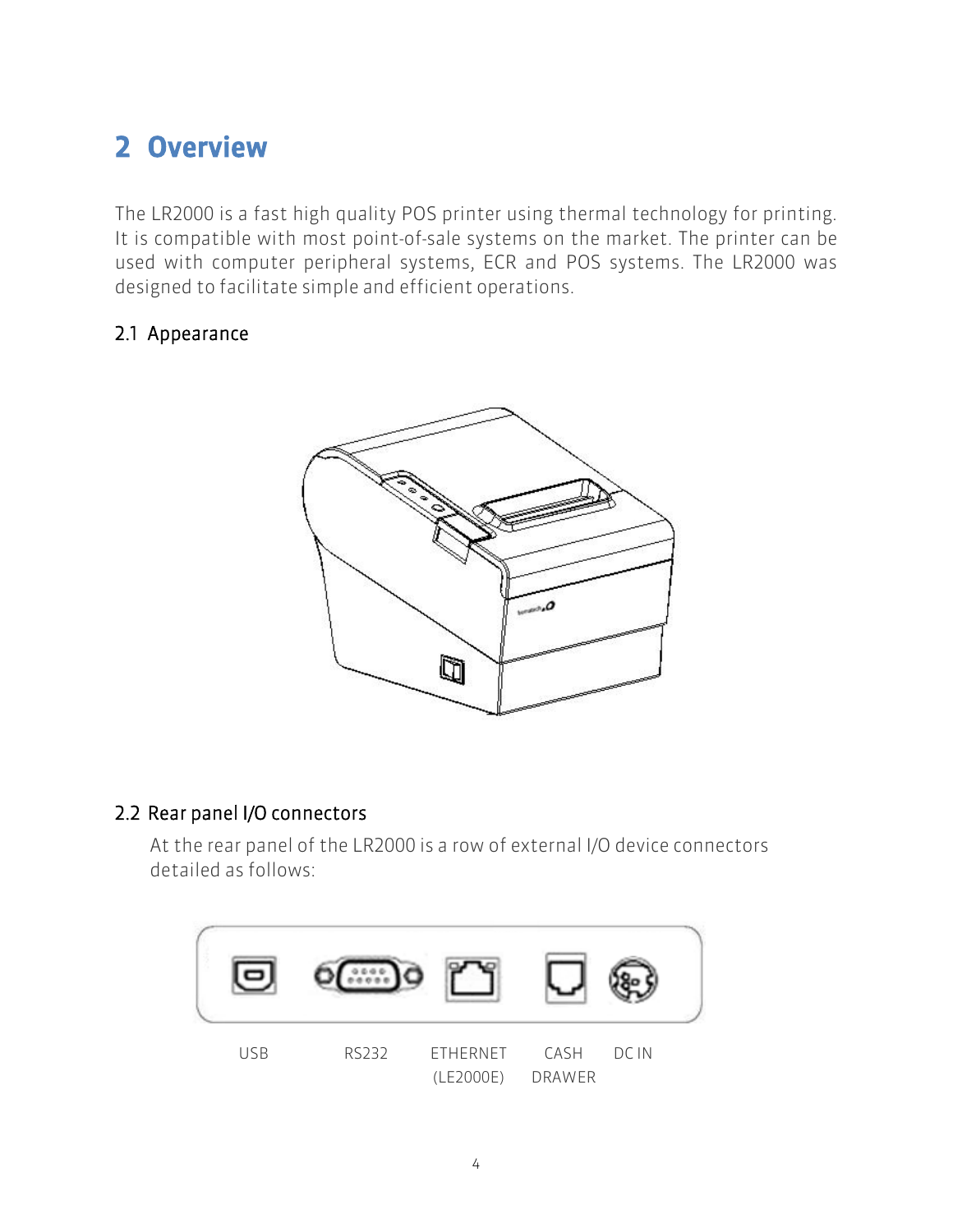# <span id="page-5-0"></span>3 Installation

## <span id="page-5-1"></span>3.1 Connecting Printer to Computer or POS Terminal

3.1.1 Connect the interface cable (USB/serial) to the printer.



Connect to LR2000

3.1.2 Connect the other end of interface cable (USB/serial) to the computer.



Connect to Computer

3.1.3 For Ethernet interface, connect the Ethernet cable to Ethernet hub, switch, or router.

## <span id="page-5-2"></span>3.2 Connecting to Cash Drawer

Connect cash drawer cable to cash drawer port at the back of printer



Use 12-24V/1A cash drawer only. Incompatible cash drawer will cause damage to both the cash drawer and the printer.

Do not connect cash drawer port to the telephone line. It may cause failure condition on telephone line and printer.

Cash drawer cable connection.

## <span id="page-5-3"></span>3.3 Connecting to Power

3.3.1 Make sure the AC power is unplugged and the printer is powered off before connecting the power cord.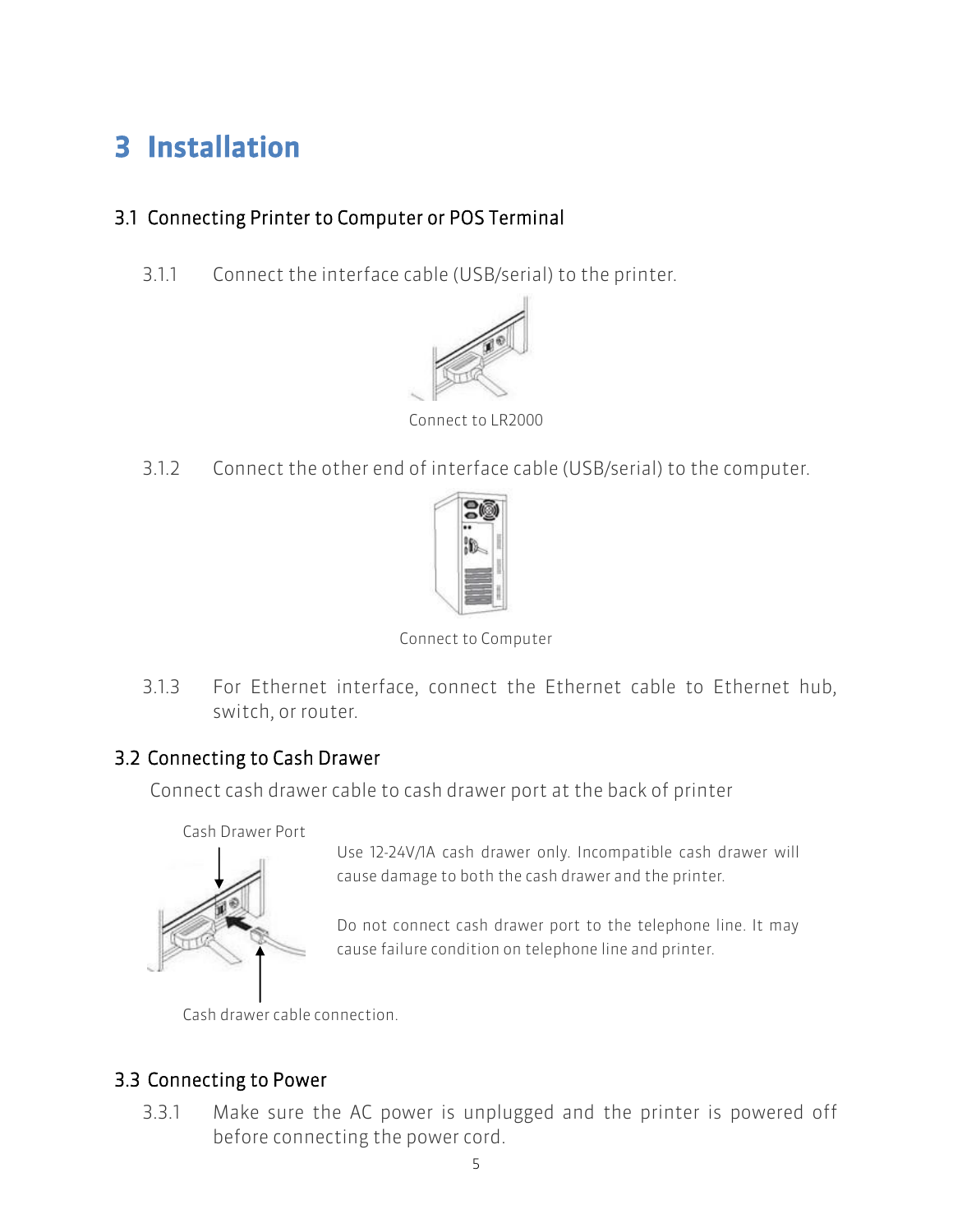3.3.2 Connect DC power cord to printer and then AC power plug to wall socket.



3.3.3 Turn on the power switch on the printer side.



## <span id="page-6-0"></span>3.4 Load and Replace Paper Roll

- 3.4.1 Press the Button to Open Paper Roll Cover
- 3.4.2 Remove the used paper roll to replace with a new roll

Press the Cover Release Button



3.4.3 Load the paper roll as shown below:

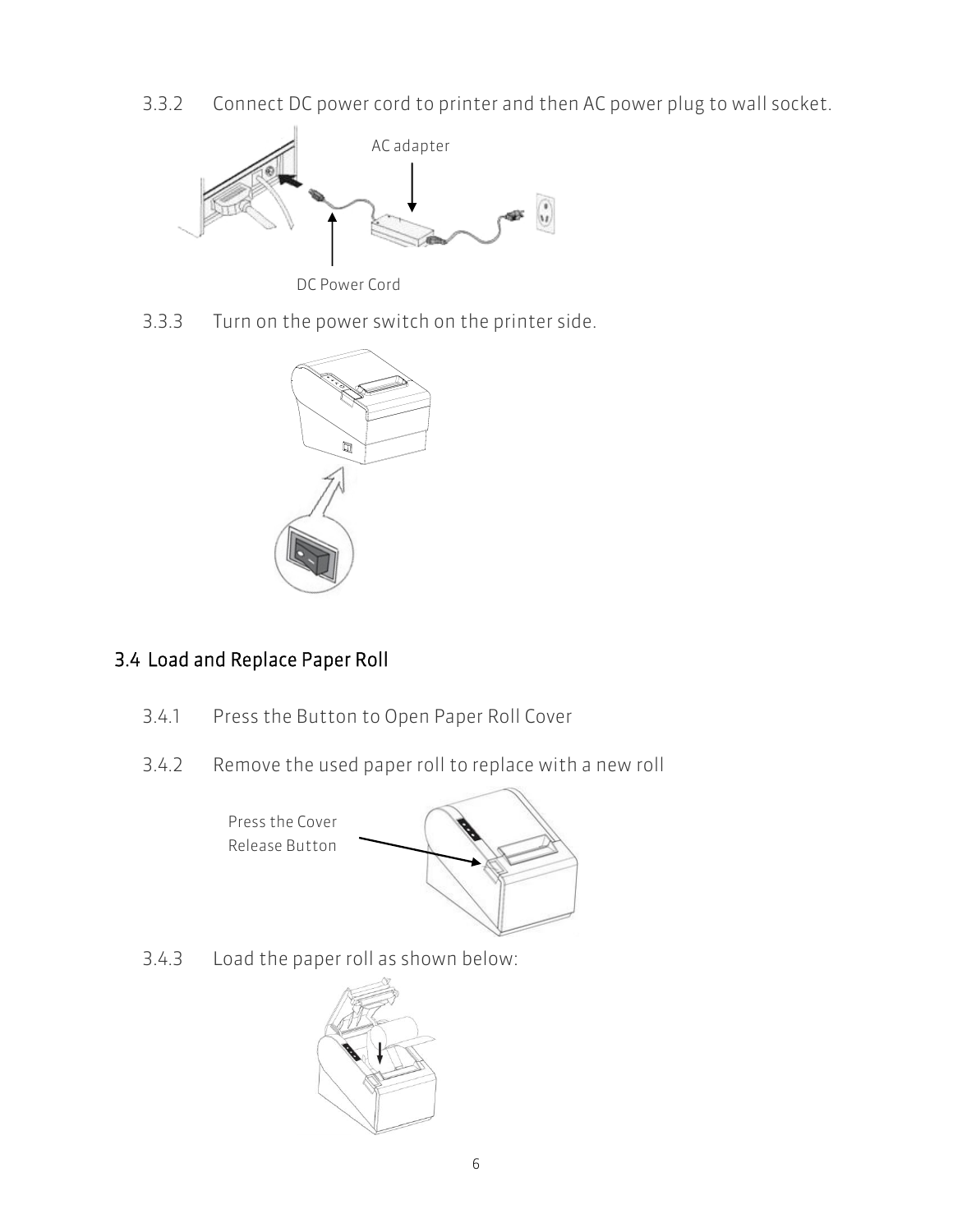Make sure the paper roll is loaded in the correct direction.



3.3.4 Pull out the roll paper to the bottom front of the printer and then close the cover as shown below.



3.3.5 Tear off extra paper roll with auto-cutter or with tear-cutter of the printer.



### Paper Roll Recommendation

| Paper Roll Specification | Manufacturer                     |  |
|--------------------------|----------------------------------|--|
| <b>HPK-110</b>           | Hansol patech Co., Ltd           |  |
| AF50KS-E                 | JUJO Paper Co., Ltd              |  |
| TF-50KS-E                | Nippon Paper Industries Co., Ltd |  |
| <b>PD-160R</b>           | New Oji Paper Mfg, Co., Ltd      |  |
| F380                     | Kansaki Specialty Papers, Inc.   |  |

Improper paper roll may lead to critical fault on printer head and shortened the machine life span. Thus be sure to use the recommended paper roll. Any issue caused by using other branded paper roll will void the warranty, even during the warranty period.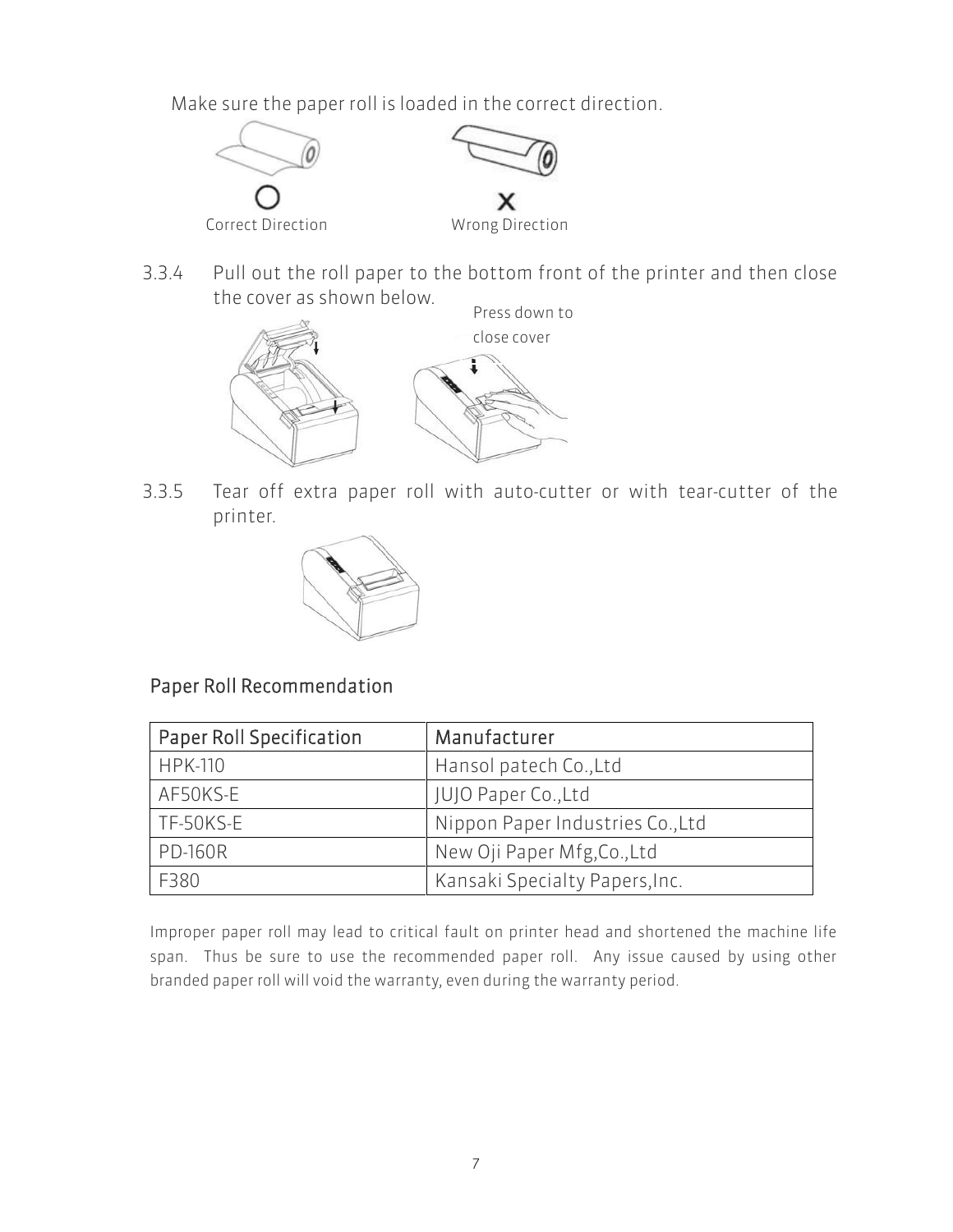### <span id="page-8-0"></span>3.5 Ethernet IP Setup

The LR2000 comes with an easy IP setup utility for Windows. Run the LR2\_IP\_Setting.exe file in the software package and follow steps below.

3.5.1. Make sure the LR2000 is connected properly to the network. Then click on "Discovery" button to search for the connected printer. Then select the printer to be configured.

| 통 LR2000 Utility<br>$\mathbf{x}$<br>$\qquad \qquad \Box$<br>- 1                                                               | 톱 LR2000 Utility<br>$\Box$<br>$-x$<br>- 1                                                                                                                                                                           |
|-------------------------------------------------------------------------------------------------------------------------------|---------------------------------------------------------------------------------------------------------------------------------------------------------------------------------------------------------------------|
| Configuration<br>Text Printing<br>CodePage<br>Status<br><b>IP Address</b><br>Port<br>IP:<br>Discovery<br>Update IP<br>Connect | Configuration<br><b>Text Printing</b><br>CodePage<br>Status<br><b>IP Address</b><br>Port<br>10.140.100.168<br>9100<br>10.140.100.232<br>9100<br>IP:<br>10<br>140<br>100<br>168<br>Discovery<br>Connect<br>Update IP |
|                                                                                                                               |                                                                                                                                                                                                                     |

3.5.2. Edit the IP address value on the edit box above the "Discovery" button and click on "Update IP" button to write new IP address to printer.

#### <span id="page-8-1"></span>3.6 Driver Installation

- 3.6.1 In the software package, run the BemaSetup\_LR\_v4.1.5.exe if you are using 32 bit Windows or BemaSetup\_LR\_x64\_v4.1.5 if you are using 64 bit Windows and follow steps below to install the printer driver.
- 3.6.2 Then click "Next" on the Welcome screen.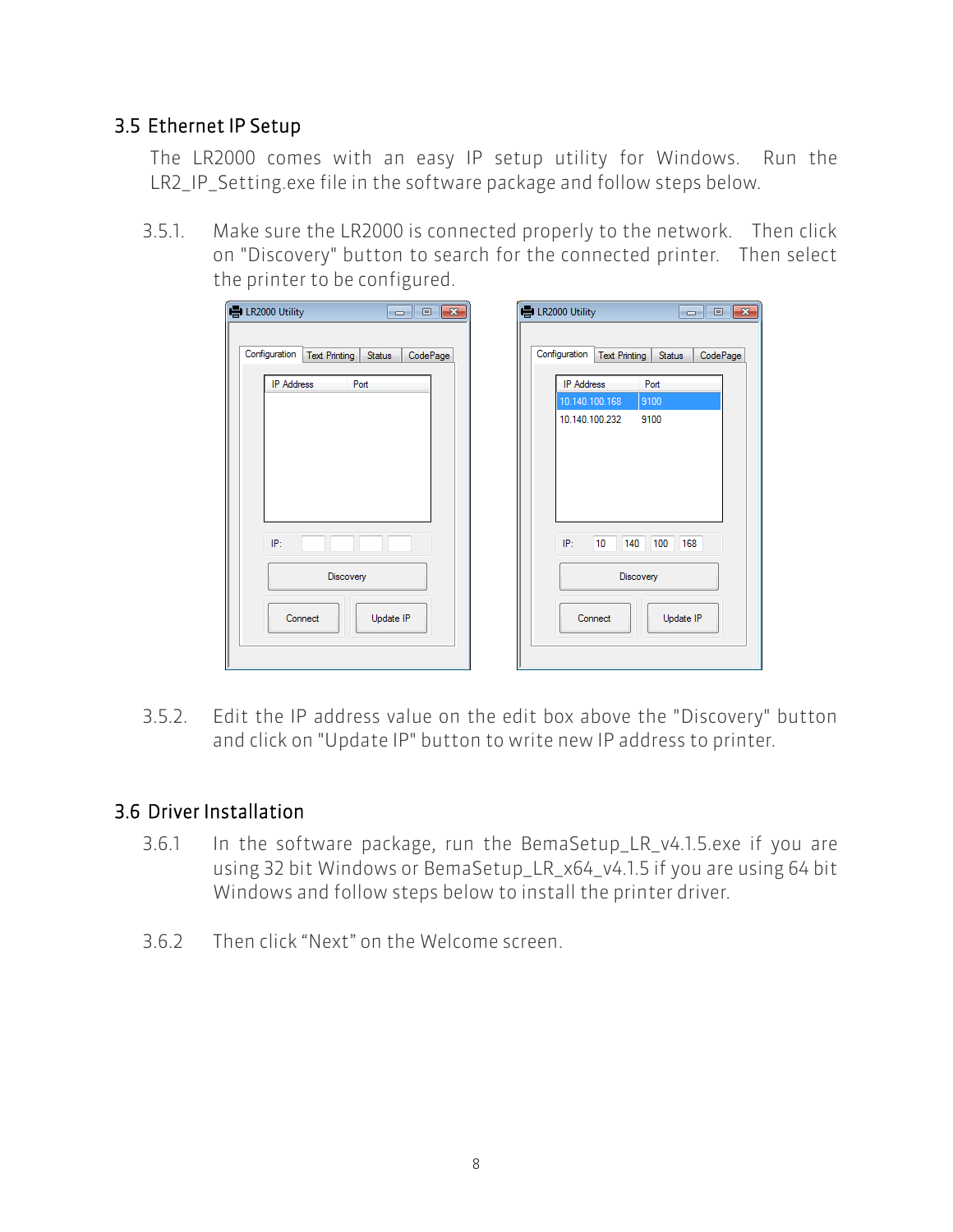

### 3.6.3. Click "Continue"

| <b>Bematech Driver Install</b> | $\mathbf{x}$ |
|--------------------------------|--------------|
|                                | Help         |
| Choose printer model           |              |
| <b>LR2000</b>                  |              |
|                                |              |
|                                |              |
| Advanced >>                    |              |
|                                |              |
|                                |              |
|                                |              |
|                                |              |
|                                |              |
| Continue                       | Close        |

3.6.4. Make sure the printer is turned ON. Next choose the printer interface according to the hardware connection.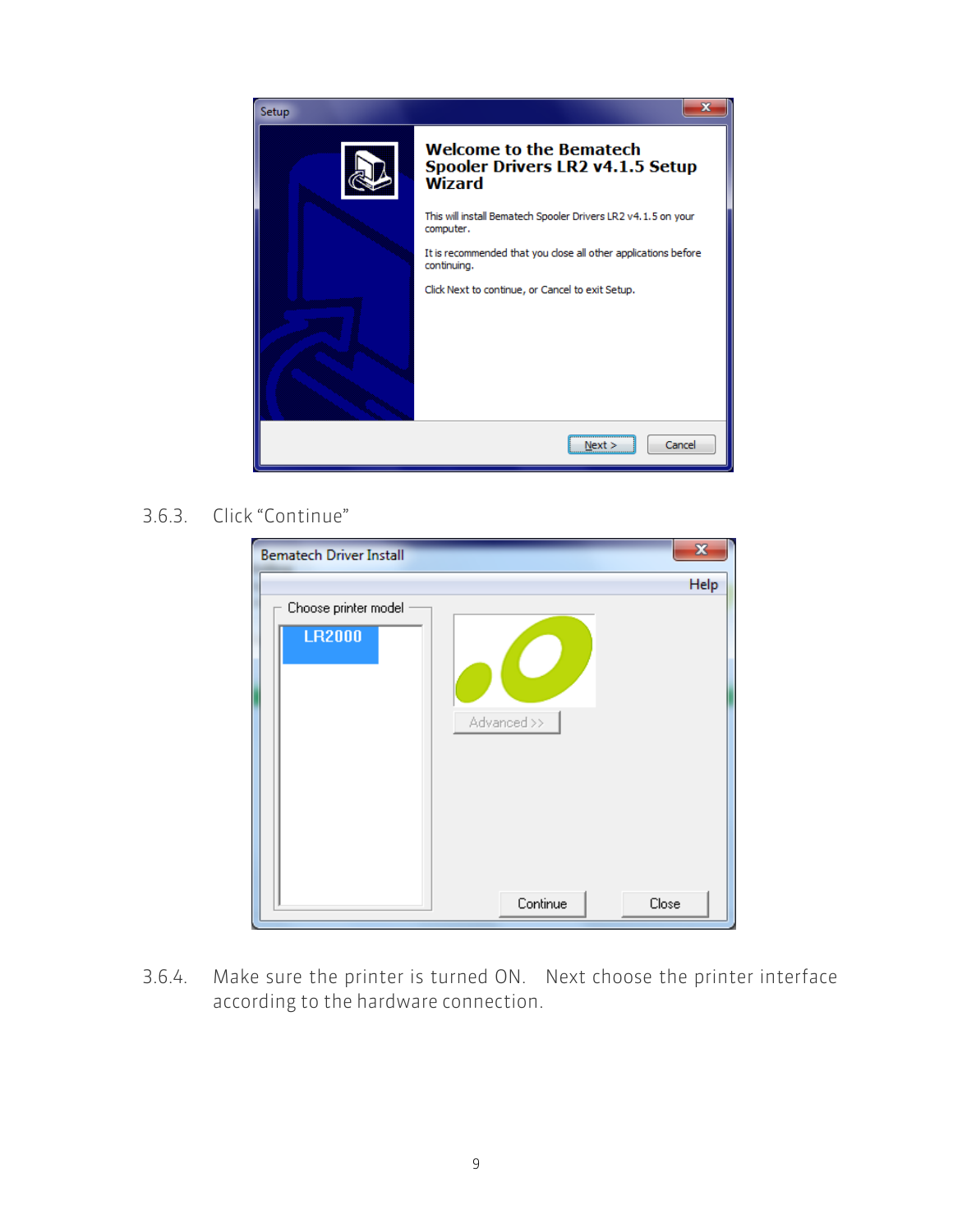#### 3.6.5.1 USB Interface

| х<br>Printer installation port |                                      |  |                 |        |  |
|--------------------------------|--------------------------------------|--|-----------------|--------|--|
| Select interface type          |                                      |  |                 |        |  |
|                                | C Serial C Parallel C USB C Ethernet |  |                 |        |  |
|                                |                                      |  |                 |        |  |
|                                |                                      |  |                 |        |  |
|                                |                                      |  |                 |        |  |
|                                |                                      |  |                 |        |  |
|                                |                                      |  |                 |        |  |
|                                | Back                                 |  | Install printer | Cancel |  |

The driver will use a virtual printer port for USB (default USB001) and it should be selected automatically during driver installation. After installation has finished, please click "Yes" to print a test page to make sure the printer is working.If you don't see test pages printing after installing the driver, please go to "Start -> Devices and printers -> LR2000 -> Printer Properties -> Port", and select the USB001 port manually. Sometimes it might be named USB002 if there are other devices that use USB001 already).

| <b>Geb LR2000 Properties</b>                           |                                                                        |                        |                     |                  |
|--------------------------------------------------------|------------------------------------------------------------------------|------------------------|---------------------|------------------|
| Security                                               |                                                                        | <b>Device Settings</b> |                     | About            |
| General                                                | Sharing                                                                | Ports                  | Advanced            | Color Management |
| LR2000                                                 |                                                                        |                        |                     |                  |
| checked port.                                          | Print to the following port(s). Documents will print to the first free |                        |                     |                  |
| Port                                                   | Description                                                            |                        | Printer             | ▴                |
| COM9:                                                  | <b>Serial Port</b>                                                     |                        |                     |                  |
| COM3:                                                  | <b>Serial Port</b>                                                     |                        | <b>Text Printer</b> | 틔                |
| COM7:                                                  | <b>Serial Port</b>                                                     |                        |                     |                  |
| COM8:                                                  | <b>Serial Port</b>                                                     |                        |                     |                  |
| FILE:                                                  | <b>Print to File</b>                                                   |                        |                     |                  |
| <b>USB000</b><br>V                                     | Virtual printer port for USB                                           |                        |                     |                  |
|                                                        |                                                                        | m.                     |                     | Þ                |
| Add Port                                               |                                                                        | <b>Delete Port</b>     |                     | Configure Port   |
| Enable bidirectional support<br>Enable printer pooling |                                                                        |                        |                     |                  |
|                                                        |                                                                        |                        |                     |                  |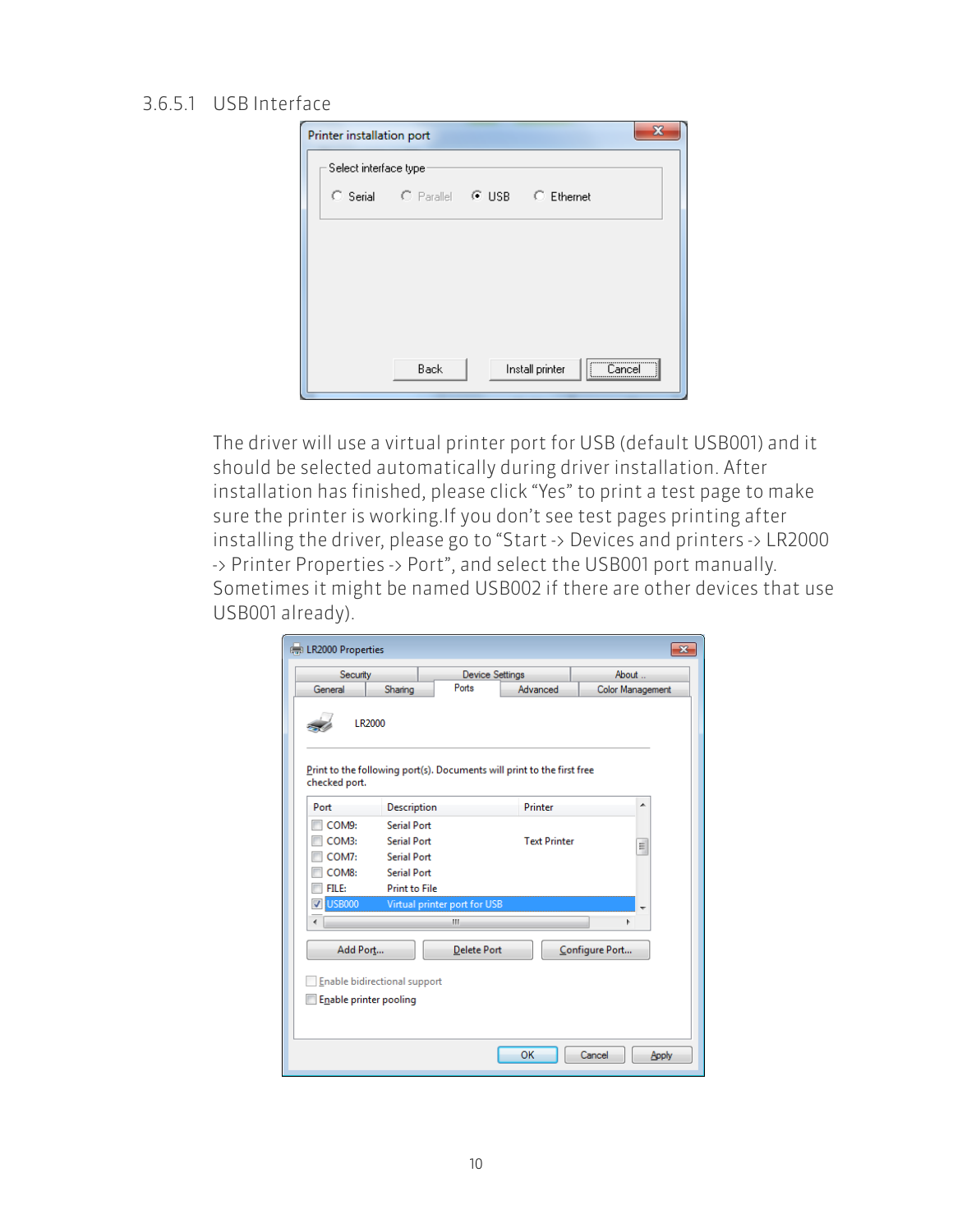#### 3.6.5.2 Serial Interface

Select the serial port from the drop down box if you know which port your printer connected to, or you can use "Detect" to automatically detect the port for you. Choose or Enter the Baud rate of the printer(Note: you can check the baud rate from the printer's testing page, shutdown the printer and hold feed button while you turn the printer On), with flow control set to "None".

| $\overline{\mathbf{x}}$<br>Printer installation port |  |  |  |  |
|------------------------------------------------------|--|--|--|--|
| Select interface type                                |  |  |  |  |
| C Serial C Parallel C USB C Ethernet                 |  |  |  |  |
|                                                      |  |  |  |  |
| Detect<br>Port                                       |  |  |  |  |
| 115200<br><b>Baud rate</b>                           |  |  |  |  |
| None<br>Flow control<br>▼                            |  |  |  |  |
|                                                      |  |  |  |  |
| Cancel<br>Back<br>Install printer                    |  |  |  |  |
|                                                      |  |  |  |  |

After driver installation, you can also change the port at any time from the LR2000 properties port setting tab Please make sure you choose port name start with LR\_COM as shown below:

| <b>Em</b> LR2000 Properties                            |                                                                        |          | X                          |  |  |
|--------------------------------------------------------|------------------------------------------------------------------------|----------|----------------------------|--|--|
| Security                                               | <b>Device Settings</b>                                                 |          | Bematech                   |  |  |
| General<br>Sharing                                     | Ports                                                                  | Advanced | <b>Color Management</b>    |  |  |
| LR2000                                                 |                                                                        |          |                            |  |  |
| checked port.                                          | Print to the following port(s). Documents will print to the first free |          |                            |  |  |
| Port                                                   | Description                                                            | Printer  | ▲                          |  |  |
| <b>BULLZIP</b>                                         | <b>Bullzip PDF Printer Port</b>                                        |          | <b>Bullzip PDF Printer</b> |  |  |
| LR_COM1:                                               | <b>Serial Port</b>                                                     |          |                            |  |  |
| LR COM2:                                               | <b>Serial Port</b>                                                     |          |                            |  |  |
| LR COM3:                                               | <b>Serial Port</b>                                                     |          |                            |  |  |
| LR_COM4:                                               | <b>Serial Port</b>                                                     |          |                            |  |  |
| LR COM5:                                               | <b>Serial Port</b>                                                     |          |                            |  |  |
|                                                        | Ш                                                                      |          | þ                          |  |  |
|                                                        |                                                                        |          |                            |  |  |
| Add Port                                               | <b>Delete Port</b>                                                     |          | Configure Port             |  |  |
| Enable bidirectional support<br>Enable printer pooling |                                                                        |          |                            |  |  |
|                                                        |                                                                        | OK       | Cancel<br>Apply            |  |  |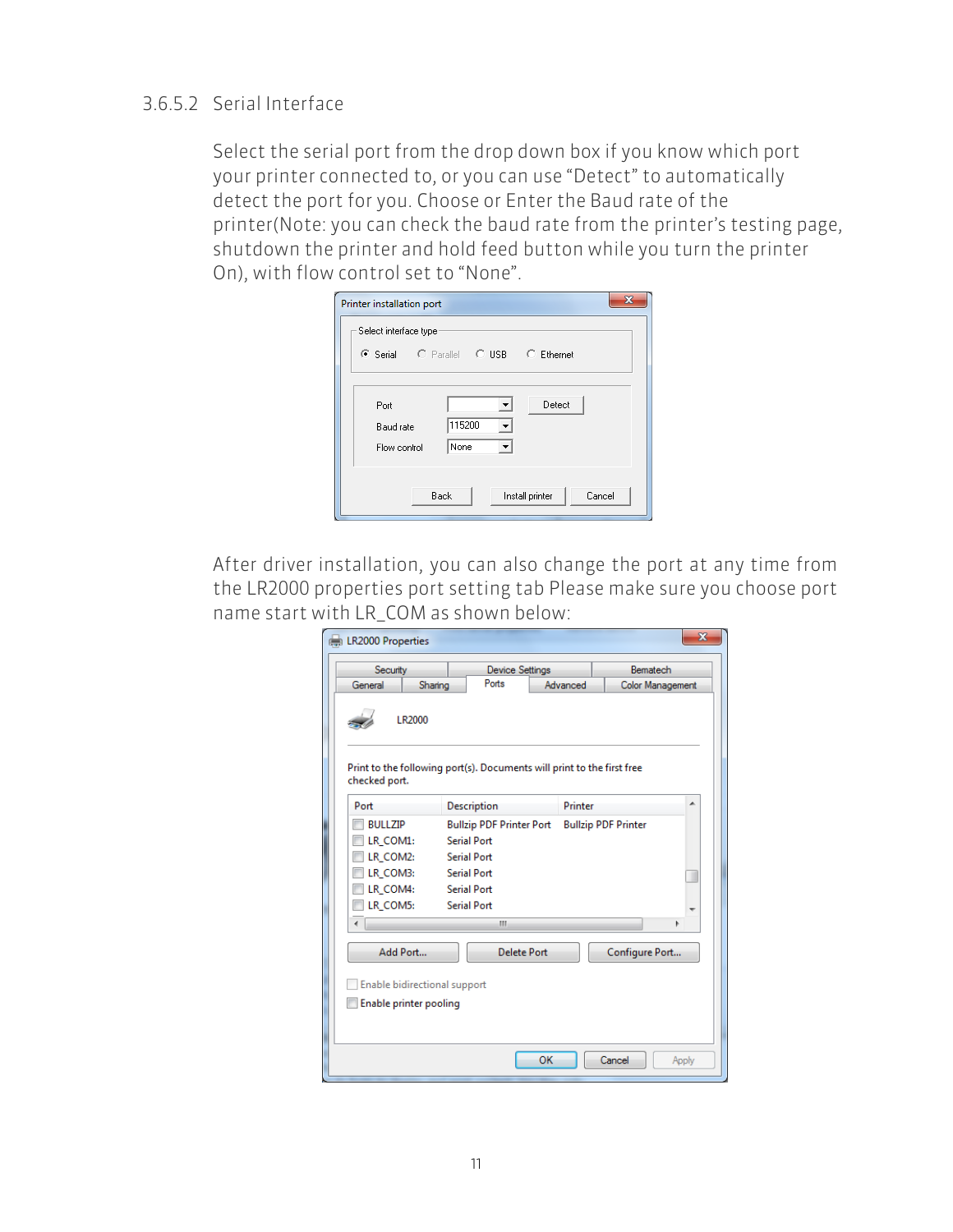#### 3.6.5.3 Ethernet Interface

| Printer installation port                              |  |  |  |  |  |  |
|--------------------------------------------------------|--|--|--|--|--|--|
| Select interface type:                                 |  |  |  |  |  |  |
|                                                        |  |  |  |  |  |  |
|                                                        |  |  |  |  |  |  |
| IP address<br>Setup<br><b>All Contracts</b><br>à,<br>٠ |  |  |  |  |  |  |
| Cancel<br>Back<br>Install printer                      |  |  |  |  |  |  |

Click "Setup" to find the IP of the printer (if you know the printer's IP already, you can also type it in manually).

| <b>Ethernet Printers</b>        |                              |                                                           |      |                                                                                             | $\mathbf{x}$ |
|---------------------------------|------------------------------|-----------------------------------------------------------|------|---------------------------------------------------------------------------------------------|--------------|
| <b>MAC</b><br>00:0E:C3:20:03:23 | Ip address<br>10.140.100.176 | -Info<br>IP Address:<br>Subnet mask:<br>Gateway:<br>Port: | 9100 | Assign a valid ip in you network:<br>10 .140 .100 .176<br>255.255.255.0<br>10 .140 .100 . 1 |              |
| ∢<br>Search                     | Ш<br>Þ                       | $\Box$ Use DHCP<br><b>OK</b>                              |      | Update<br>Cancel                                                                            |              |

Then, click "Search" to search all available LR2000 printers over the network, choose the printer from the list on the left by clicking on the MAC column corresponding to the printer that you want to install the driver. Modify the IP address to desired value if necessary and click update to apply the new IP. Then click OK to finish.

Note: If your printer's IP address is not valid (no within the valid network IP range), you will be reminded to assign a valid IP to the printer. Assign a new valid address, click Update button and then click OK to finish. As demonstrated in picture below, the IP address "1.2.3.4" is invalid; it will then ask you to assign a new IP address.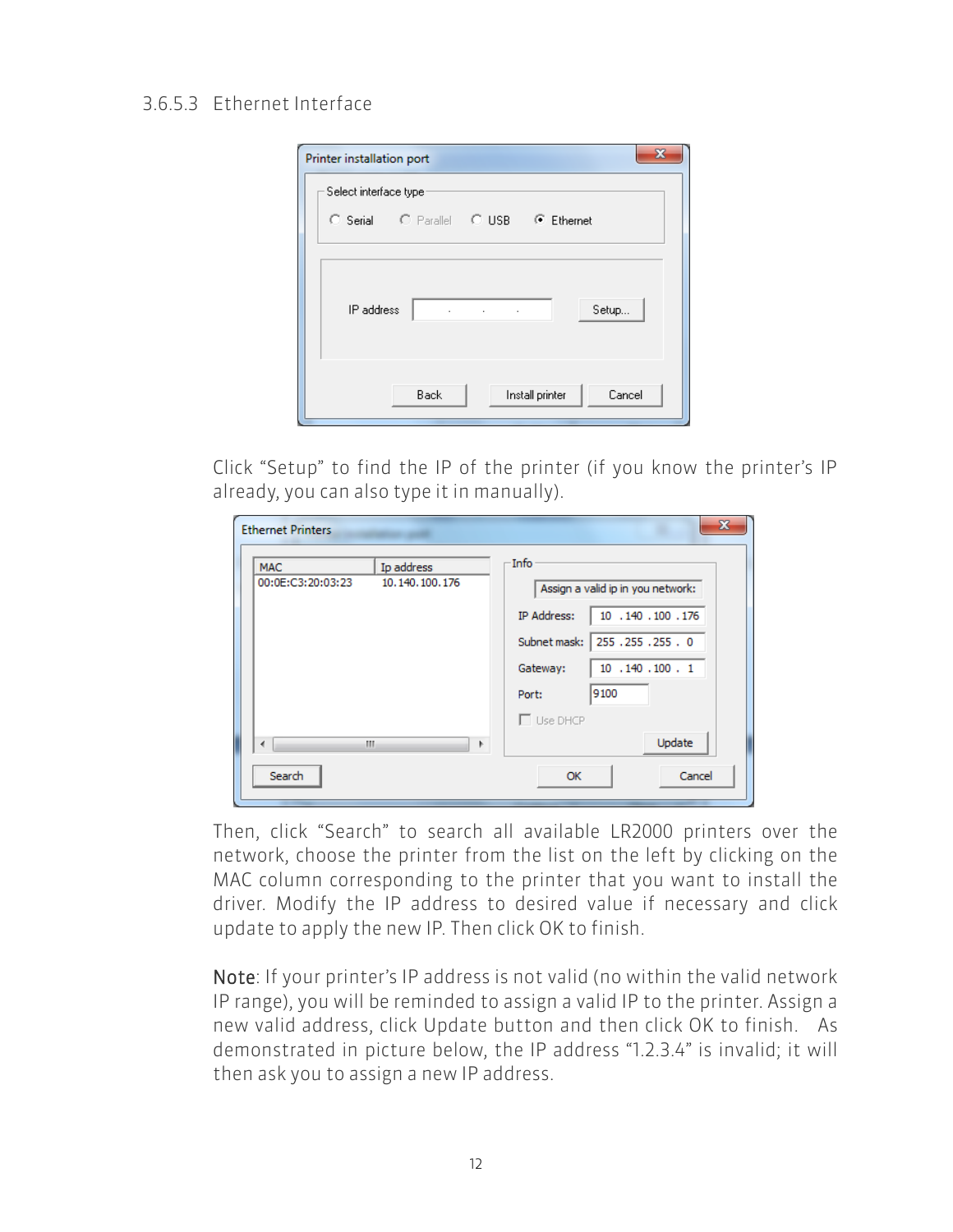| <b>Ethernet Printers</b>                                                                           | x                                                                                                                                                                                                |
|----------------------------------------------------------------------------------------------------|--------------------------------------------------------------------------------------------------------------------------------------------------------------------------------------------------|
| <b>MAC</b><br>Ip address<br>00:07:25:26:F2:D9<br>10.140.100.100<br>00:0E:C3:20:03:23<br>1, 2, 3, 4 | -Info<br>Assign a valid ip in you network:<br>$10$ . $140$ . $100$ . 0<br><b>IP Address:</b><br>255.255.0.0<br>Subnet mask:  <br>10 .140 .10 .11<br>Gateway:<br>9100<br>Port:<br>$\Box$ Use DHCP |
| m<br>∢<br>k<br>Search                                                                              | Update<br>Cancel<br><b>OK</b>                                                                                                                                                                    |

3.6.6. After setting up the interface, click "Install Printer" to install the driver. You can verify if the driver installation is done successful by printing out a test page when prompted as shown below.

| BemaInstaller |                                   |
|---------------|-----------------------------------|
|               |                                   |
|               | Do you want to print a test page? |
| Yes           | Cancel                            |
|               |                                   |

3.6.7 Click "Finish" to complete the setup.

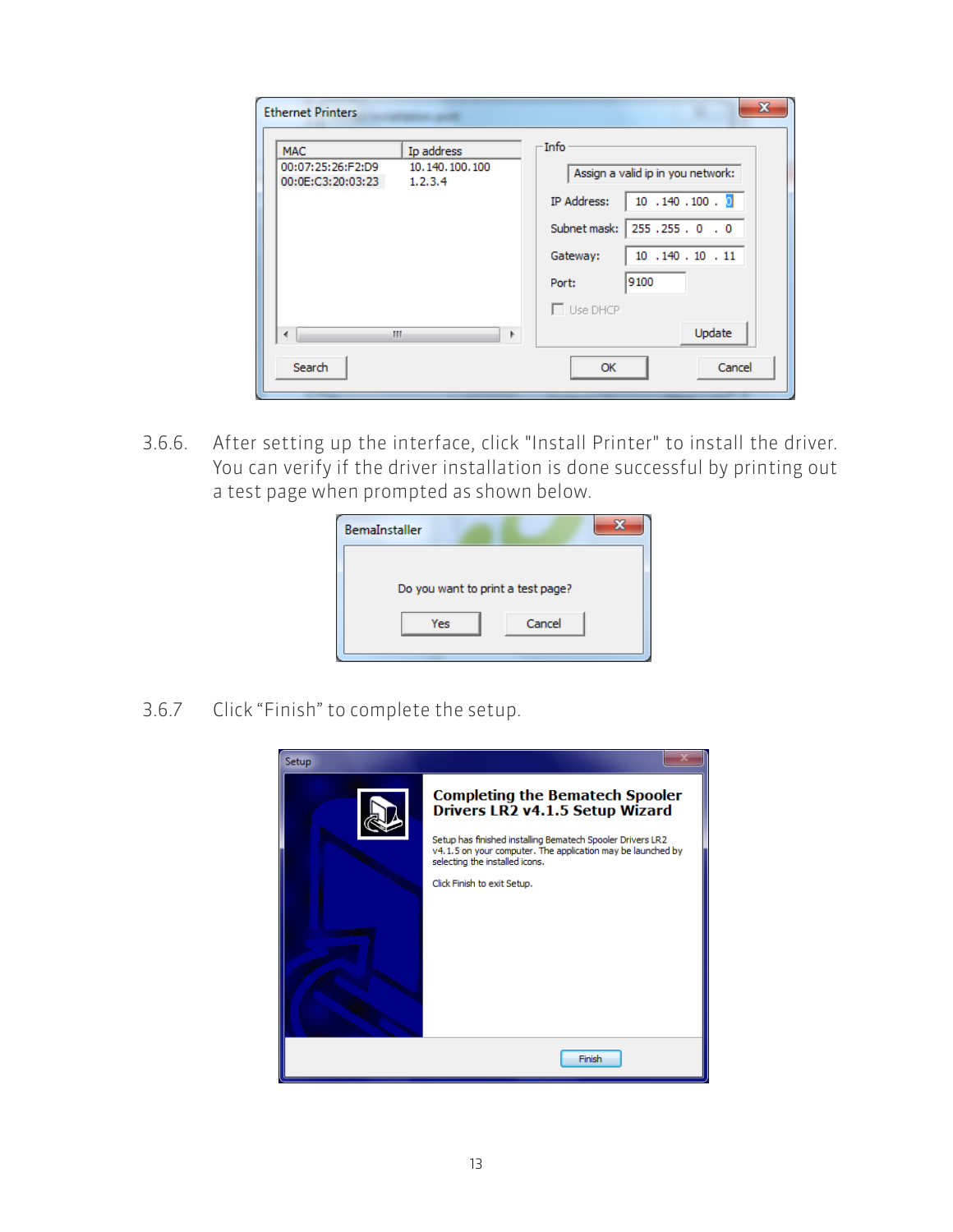# <span id="page-14-0"></span>4 Operations

## <span id="page-14-1"></span>4.1 Printer Control Panel



## <span id="page-14-2"></span>4.2 Setting Printer Mode

LR2000 printer is initially setup with default value. However, the default printer mode can be reconfigured to satisfy customer's needs through the DIP switch, which is located at the bottom of the printer.

| Switch  | Function                                              | <b>ON</b>                 | <b>OFF</b>               |
|---------|-------------------------------------------------------|---------------------------|--------------------------|
|         | Select cutter                                         | Disable cutter            | Enable cutter            |
|         | Select buzzer                                         | Enable buzzer             | Disable buzzer           |
| 3       | Printing density                                      | High density              | Regular density          |
| 4       | 2-byte character mode                                 | Disable 2-byte characters | Enable 2-byte Characters |
| 5       | Characters per line                                   | 42                        | 42                       |
| 6       | Cash drawer output                                    | Enable                    | Disable                  |
| $7 - 8$ | Baud rate for serial interface (refer to table below) |                           |                          |

#### Function of DIP switch settings:

| Baud rate (bps) | $SW-7$ | $SW-8$ |
|-----------------|--------|--------|
| 38400           |        |        |
| 115200          | NFF    |        |
| 9600            |        | OFF    |
| 19700           |        | ∩FF    |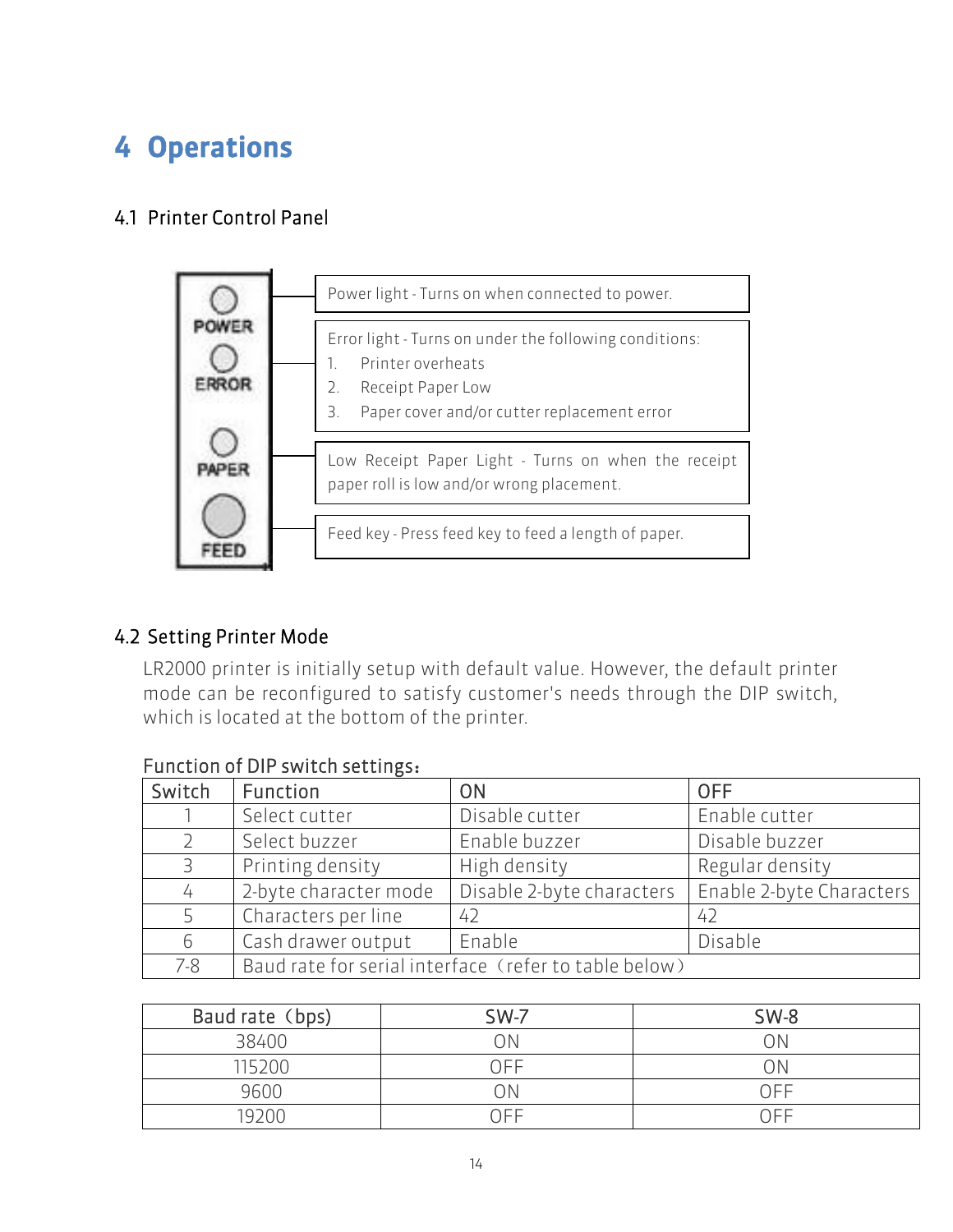## <span id="page-15-0"></span>4.3 Self-Checking Function

The Self-Checking Function allows the user to identify if the printer is operating normally. If the printer is detected with failure condition, please contact the distributor.

- (1) Self-checking Procedure:
	- Make sure the printer is powered off.
	- **Press FEED button and switch on the power supply while the FEED button** still pressed.
	- The Self-Checking list should be printed when the printer is brought to power.
- (2) Self-Checking function printers out part of character set, command mode, interface type, printer settings, dip switch settings, etc. sequentially.
- (3) The auto-cutter cuts the receipt paper immediately when printing is finished.
- (4) The printer automatically goes into data receipt mode after finishing the self-check printing process.

#### <span id="page-15-1"></span>4.4 Preventive Maintenance

This printer has been developed to have a long life expectancy with no replacement of components and minimum user interference. But printer lifetime is highly influenced by the following factors: paper quality, regular preventive maintenance, environmental conditions and how carefully the user handles this product.

(1) During normal operation some ink particles from the thermal paper will adhere to the thermal print head surface. Therefore, it is recommended to clean the printer head after 10 km of printed length or if printing quality is degrading. Switch off the printer before cleaning it. Clean the print head with a cotton swab, soaked with alcohol solvent (ethanol or isopropanol). Do not clean the print head with hard, abrasive objects or your fingers, since this can cause damage to its delicate surface. Clean the platen roller (rubber roller) with the cotton swab to remove any dust particles.

## $\overline{\mathcal{L}}$  CAUTION!

The print head can be hot just after printing. Do not touch the print head; let it cool down before touching and cleaning. Because the thermal elements of the print head and driver IC are fragile, avoid touching them with any metal objects or any abrasive material.

(2) During normal operation paper particles will build up inside the printer. This is normal, but dust and paper particles can prevent the sensors from functioning properly. To avoid that, verify once a year that the sensor surfaces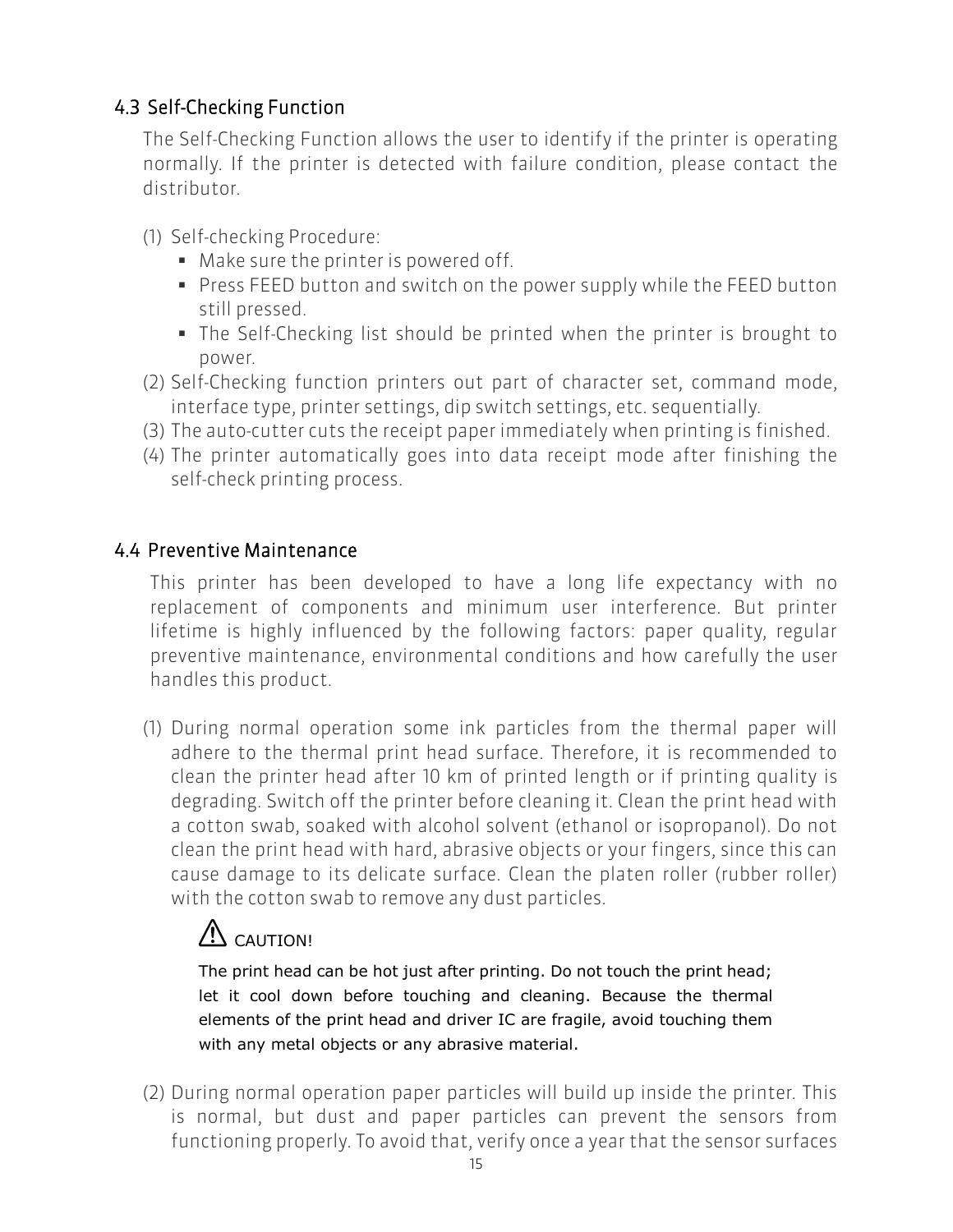are unobstructed. To remove small paper particles from the sensors, use a small brush to wipe off the dust and paper particles. Do not attempt to use liquids to clean the sensors, in order to avoid damage.

- (3)The cutter is manufactured with hardened steel for maximum wear resistance. It is normal to have some dust buildup in the blades and this will not affect cutter performance.
- (4) Clean the external cabinet with a soft cloth, moistened in water or neutral detergent. Never use a tow chemically treated or chemical substances like alcohol or similar solvent. The use of these products can make the cabinet of the printer changes its color or be deformed.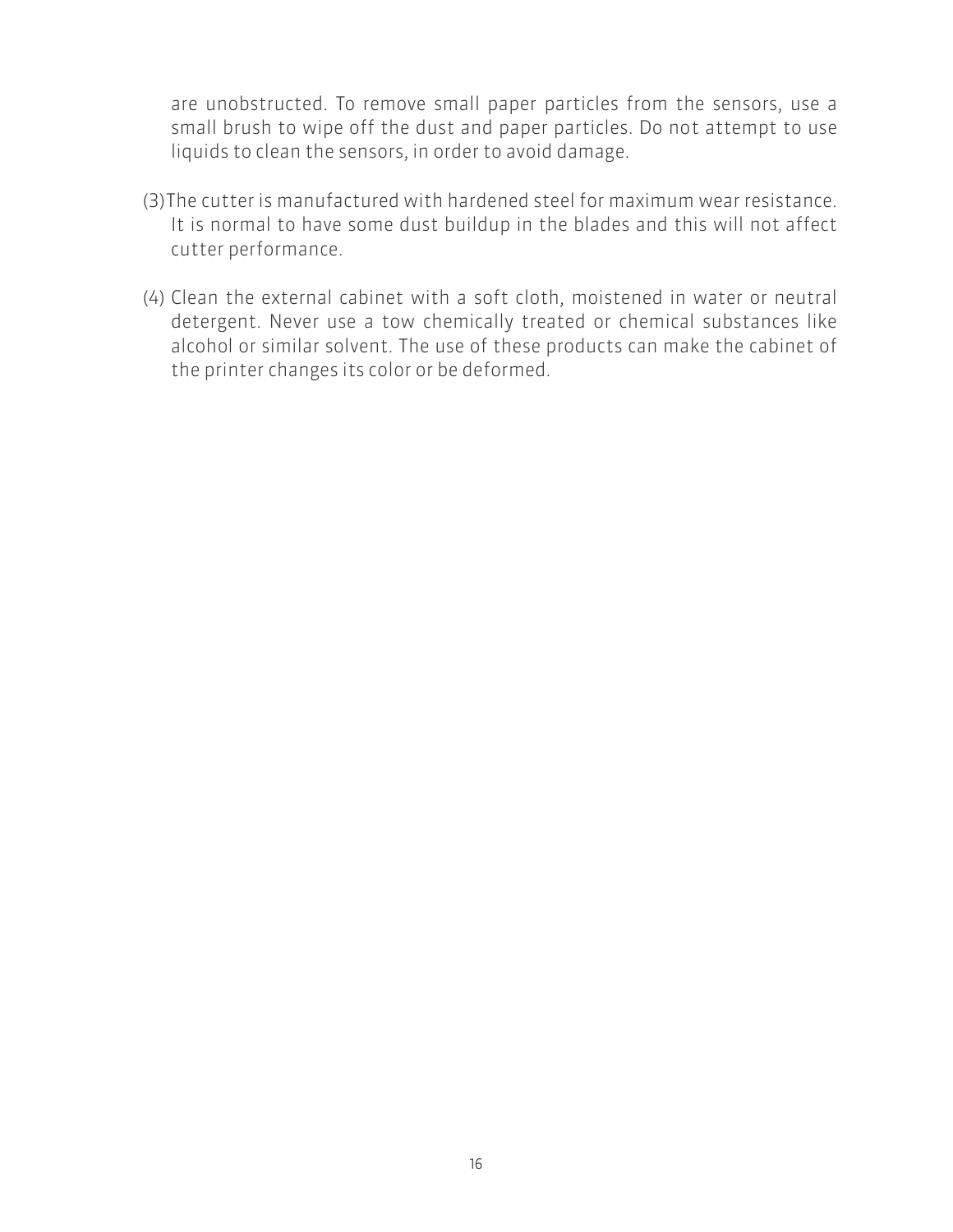## <span id="page-17-0"></span>4.5 Fixing Paper Jam

The error light turns on and flashes with warning prompt when paper jam happens. Following steps below to clear the paper jam.

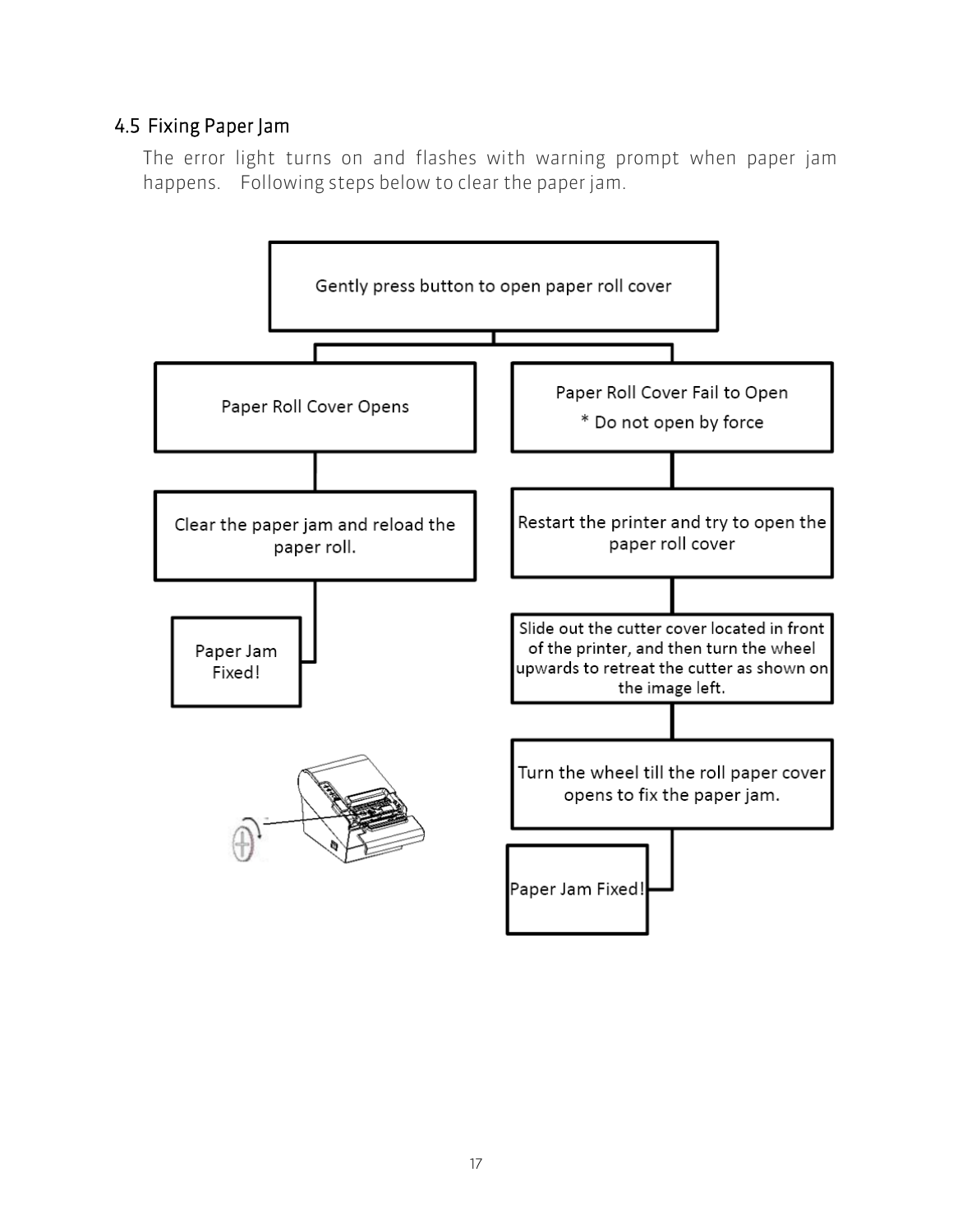## <span id="page-18-0"></span>5 Connector Pinouts

## USB Connector (type B)

| Pin No. | <b>Signal Name</b> |
|---------|--------------------|
|         | <b>VBUS</b>        |
|         | $\vert$ ).         |
| २       | D+                 |
|         | GND                |



## Serial Connector (DB9F)

| Pin No.        | <b>Signal Name</b> |
|----------------|--------------------|
|                | <b>DCD</b>         |
| $\overline{2}$ | TxD                |
| 3              | <b>RxD</b>         |
| 4              | <b>DTR</b>         |
| 5              | <b>GND</b>         |
| 6              | <b>DSR</b>         |
| 7              | <b>CTS</b>         |
| 8              | <b>RTS</b>         |
| q              | RI                 |

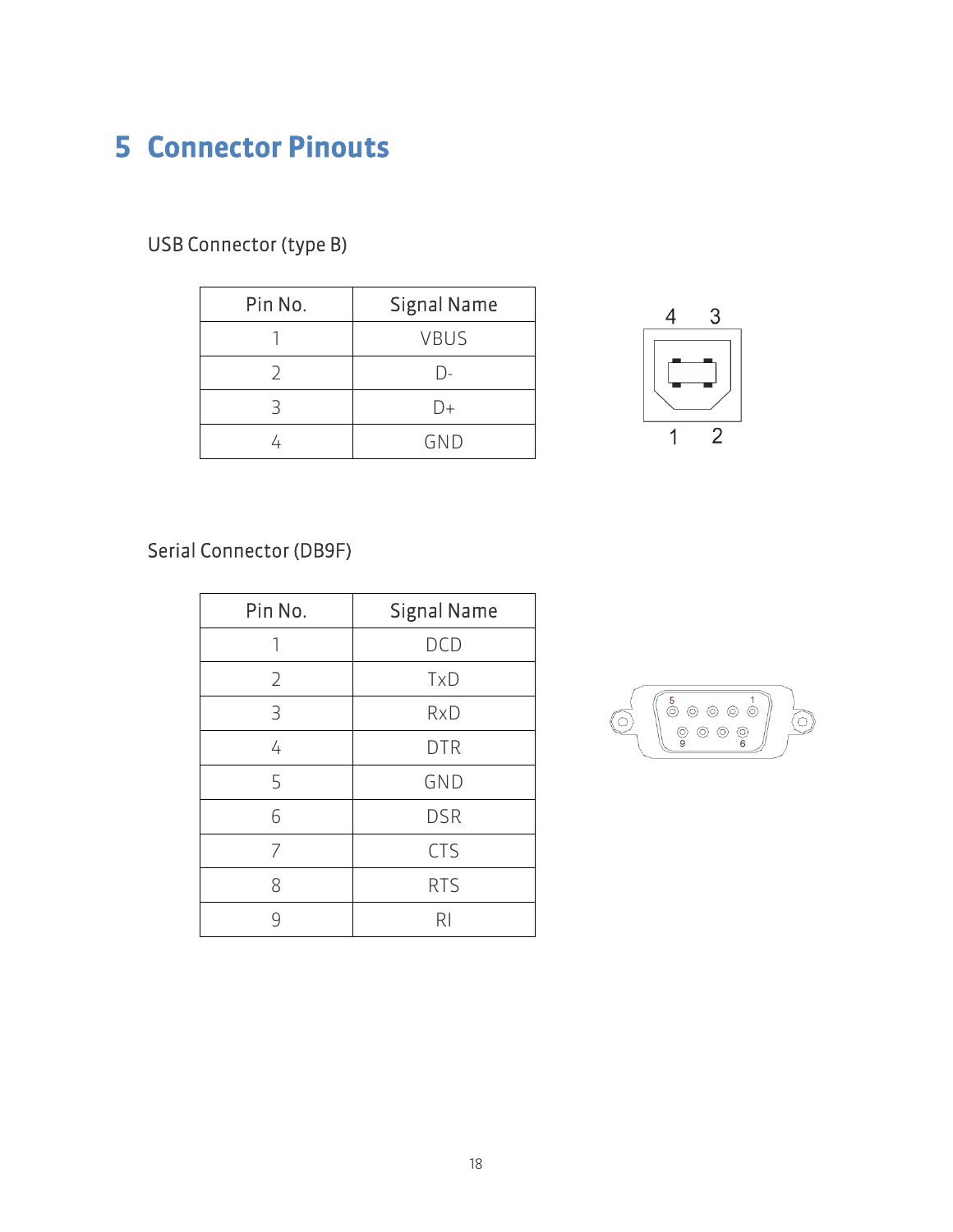## Ethernet Connector (RJ45)

| Pin No. | <b>Signal Name</b> |
|---------|--------------------|
| 1       | $TX+$              |
| 2       | TX-                |
| 3       | $RX+$              |
| 4       | <b>NC</b>          |
| 5       | <b>NC</b>          |
| 6       | RX-                |
| 7       | <b>NC</b>          |
| 8       | <b>NC</b>          |



## Cash Drawer (RJ11)

| Pin No. | <b>Signal Name</b>       |
|---------|--------------------------|
|         | Frame GND                |
| D       | Drawer kick-out drive    |
| Ρ       | Drawer open/close signal |
|         | $+24V$                   |
| 5       | <b>NC</b>                |
|         | Signal GND               |

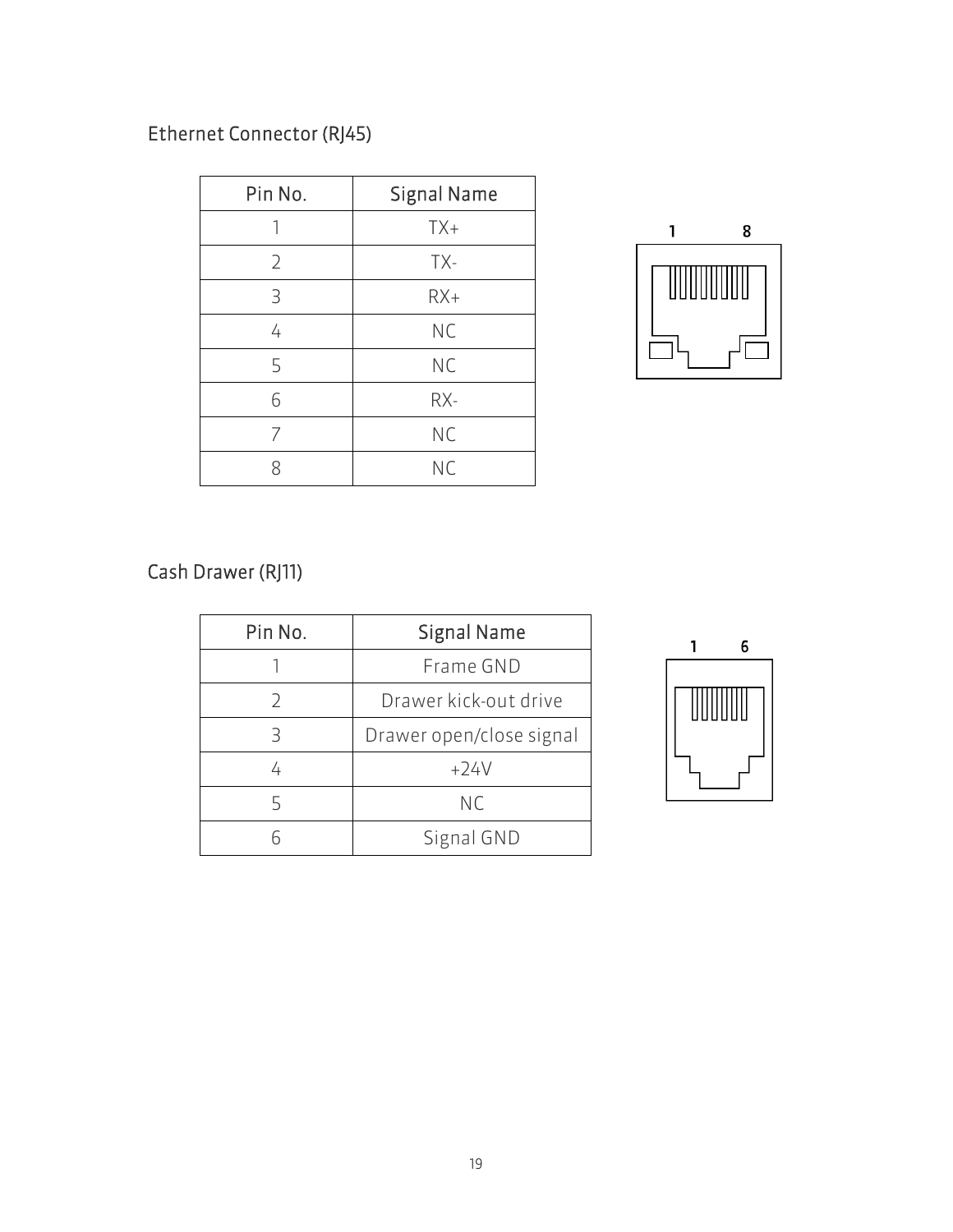## <span id="page-20-0"></span>6 Troubleshooting

The following table describes some of the problems that may occur while using the printer. For every problem there is a possible cause and a suggested procedure to solve the problem.

| Problem                         | <b>Possible Cause</b>                                                                                                 | Procedure                                                                                                                                                                                                                                                       |
|---------------------------------|-----------------------------------------------------------------------------------------------------------------------|-----------------------------------------------------------------------------------------------------------------------------------------------------------------------------------------------------------------------------------------------------------------|
|                                 | There is no power in the electric<br>outlet.                                                                          | Check if there is a central switch for the room /<br>outlets. Connect any other equipment to the<br>outlet to check its operation.                                                                                                                              |
| The printer does not turn on.   | Possible problem with the power<br>cord - it may be broken or not<br>well connected to the printer and<br>/or outlet. | Turn off the printer; check the power cord<br>continuity and a perfect connection between the<br>printer and the electric outlet.                                                                                                                               |
| The printer does not respond to | The communication cable has one<br>or more lines with faulty<br>connections / broken wires.                           | Check for a good connection between the printer<br>and the host or change the communication cable.                                                                                                                                                              |
| the commands.                   | Wrong programming sequences.                                                                                          | Check the command set being used. The printer<br>is configured to ESC/POS™.                                                                                                                                                                                     |
|                                 | The communication cable has one<br>or more lines with faulty<br>connections / broken wires.                           | Check for a good connection between the printer<br>and the host or change the communication cable.                                                                                                                                                              |
| Communication is faulty.        | The interface pin-out does not<br>follow the correct protocol.                                                        | Check if the adopted pin-out complies with the<br>protocol being used for data transmission. Cables<br>and Dip switches.                                                                                                                                        |
|                                 | The baud rate is incorrectly set.                                                                                     | If the baud rate set in the printer is different from<br>the host's baud rate, the printer will print random<br>characters or not print at all. Check carefully the<br>host's serial baud rate configuration as well as the<br>printer's dip switches settings. |
| The error LEDs are on           | The printer informs you its status                                                                                    | Check the Error and Paper LED status. A red light<br>means there is an error in printer or paper loading.                                                                                                                                                       |
| Poor printing.                  | Paper dust and paper residues on<br>the print head can influence<br>printing quality                                  | Clean the print head as described at chapter 3.                                                                                                                                                                                                                 |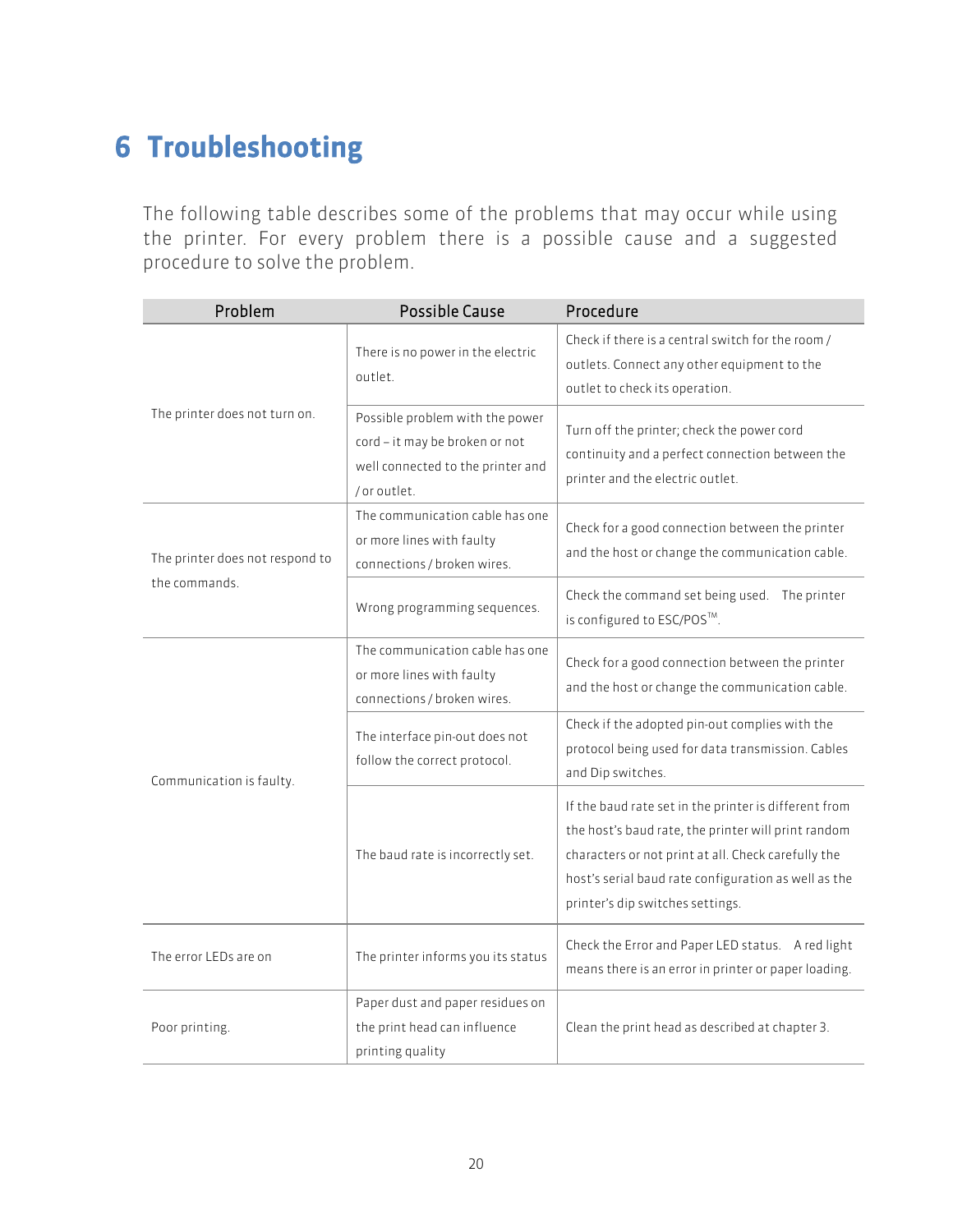| Problem                                    | <b>Possible Cause</b>                    | Procedure                                                                                                                                                                                                                                                                                                                                                                                                                                                                                  |
|--------------------------------------------|------------------------------------------|--------------------------------------------------------------------------------------------------------------------------------------------------------------------------------------------------------------------------------------------------------------------------------------------------------------------------------------------------------------------------------------------------------------------------------------------------------------------------------------------|
| The paper does not get out the<br>printer. | Paper jam                                | CAUTION! Do not touch the print head; let it cool down<br>before touching, as it can be very hot after printing.<br>Switch off the printer and open the cover.<br>Remove the crumpled paper from the printer and install<br>a new paper roll.<br>If necessary, remove the rest of the disrupted paper.                                                                                                                                                                                     |
| Blocked cutter blade.                      | Objects may be blocking the<br>blade     | If the blade is blocked, switch off the printer.<br>Open the cover.<br>Remove the objects that are blocking the blade, such as<br>paper clips.<br>Then turn the printer on again.<br>Wait for the blade to return. The firmware will move the<br>blade to the normal position without any intervention<br>from the user.<br>Close the cover and wait over 3 seconds.<br>If this doesn't solve the problem, please don't try to fix it<br>yourself. Call for assistance to fix the problem. |
| Printer is on but does not print           | You printer device type may be<br>online | Check if your printer device is online: Go to Star- Devices<br>and Printers-LR2000, if the printer is dimmed, then it's<br>offline. You can switch it to online by double click the<br>printer icon and choose "Printer-check use Printer<br>offline" option.                                                                                                                                                                                                                              |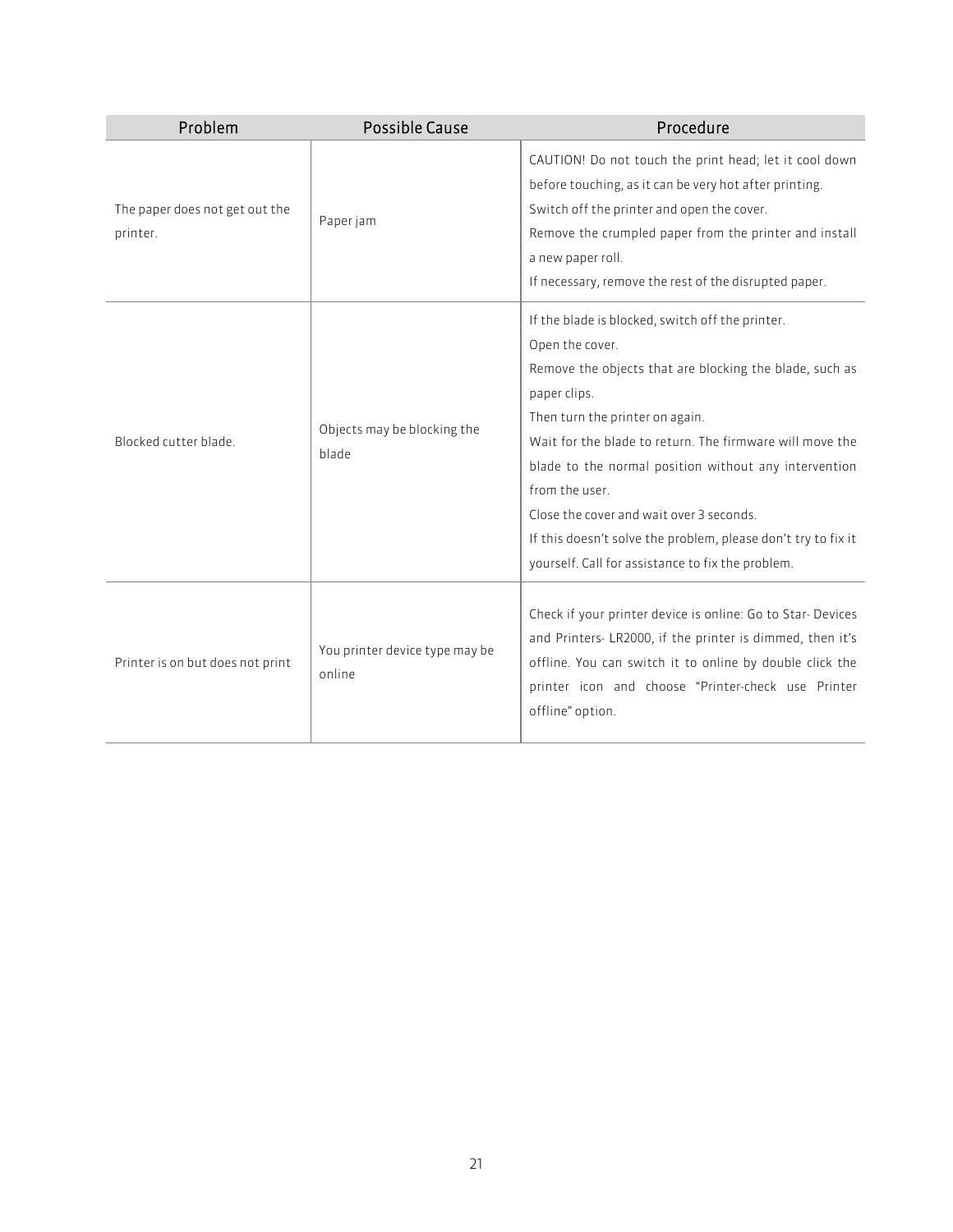# <span id="page-22-0"></span>7 Specifications

| Characteristics   |                               | Specification                                                 |  |
|-------------------|-------------------------------|---------------------------------------------------------------|--|
|                   | Printing Method               | Thermal Line printing                                         |  |
|                   | Resolution                    | 180x180dpi (7 dots/mm)                                        |  |
|                   | Paper Width                   | 79.5±0.5mm                                                    |  |
|                   | Printing Width                | 72mm                                                          |  |
| Printing Property | Character Font                | ASCII Font A: 12X24<br>ASCII Font A: 9X24                     |  |
|                   | <b>Printer Density</b>        | 512dot/line                                                   |  |
|                   | Printing Speed                | $250$ mm/s                                                    |  |
|                   | NV bitmap Flash               | 64kb                                                          |  |
|                   | Receipt Buffer                | 8kb                                                           |  |
| Communication     | Interfaces                    | LR2000 - USB and Serial<br>LR2000E - USB, Serial and Ethernet |  |
|                   | Input Voltage                 | AC 100~240V, 50/60Hz                                          |  |
| Power Adaptor     | Output Voltage                | DC 24V, 2.5A                                                  |  |
|                   | Operating Temperature         | $0\nightharpoonup$ 45°C                                       |  |
| Environment       | Storage Temperature           | $-10\sim$ 50°C                                                |  |
|                   | Operating Humidity            | 10-80%                                                        |  |
|                   | Storage Humidity              | 10-90%                                                        |  |
| Life Span         | Printer Head service lifetime | 15,000,000 lines (100km)                                      |  |
|                   | Auto-cutter                   | 1,000,000cuts                                                 |  |
|                   | <b>MCBF</b>                   | 60,000,000 lines                                              |  |
| Physical          | Dimensions (W x D x H)        | 5.75" x 7.75" x 5.88" (146mm x 197mm x 149mm)                 |  |
| Characteristics   | Weight                        | 3.4lb (1.54kg)                                                |  |

Note: Printer speed changes as the as the combination of the data transmission speed and control command varies.